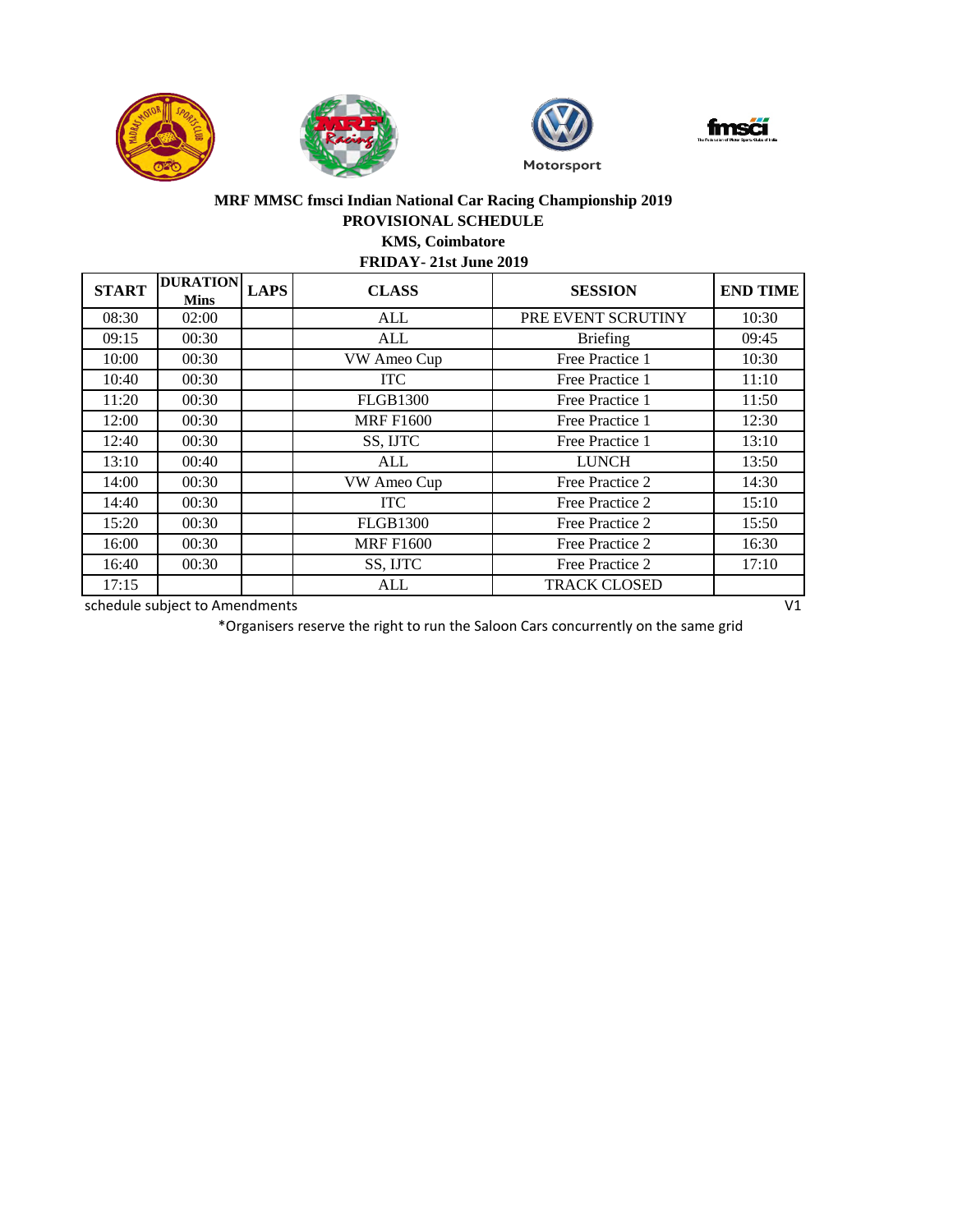







## **MRF MMSC fmsci Indian National Car Racing Championship 2019 PROVISIONAL SCHEDULE KMS, Coimbatore**

## **SATURDAY - 22nd June 2019**

| <b>START</b> | <b>DURATION</b><br><b>Mins</b> |    | <b>LAPS RACE</b> | <b>CLASS</b>     | <b>SESSION</b>      | <b>END TIME</b> |
|--------------|--------------------------------|----|------------------|------------------|---------------------|-----------------|
| 09:00        | 00:15                          |    |                  | <b>FLGB 1300</b> | Qualifying          | 09:15           |
| 09:25        | 00:15                          |    |                  | VW Ameo          | Qualifying          | 09:40           |
| 09:50        | 00:15                          |    |                  | <b>ITC</b>       | Qualifying          | 10:05           |
| 10:15        | 00:15                          |    |                  | SS, IJTC         | Qualifying          | 10:30           |
| 10:40        | 00:15                          |    |                  | <b>MRF F1600</b> | Qualifying          | 10:55           |
| 11:05        | 00:50                          | 15 | 1                | <b>FLGB 1300</b> | Race 1              | 11:55           |
| 12:00        | 00:50                          | 15 | 2                | VW Ameo          | Race 1              | 12:50           |
| 12:50        | 00:30                          |    |                  | ALL              | <b>LUNCH</b>        | 13:20           |
| 13:30        | 00:50                          | 15 | 3                | <b>ITC</b>       | Race 1              | 14:20           |
| 14:25        | 00:50                          | 15 | 4                | SS, IJTC         | Race 1              | 15:15           |
| 15:20        | 00:50                          | 15 | 5                | <b>MRF F1600</b> | Race 1              | 16:10           |
| 16:15        | 00:50                          | 15 | 6                | <b>FLGB 1300</b> | Race 2              | 17:05           |
| 17:25        |                                |    |                  | ALL              | <b>TRACK CLOSED</b> |                 |

schedule subject to Amendments V1

\*Organisers reserve the right to run the Saloon Cars concurrently on the same grid